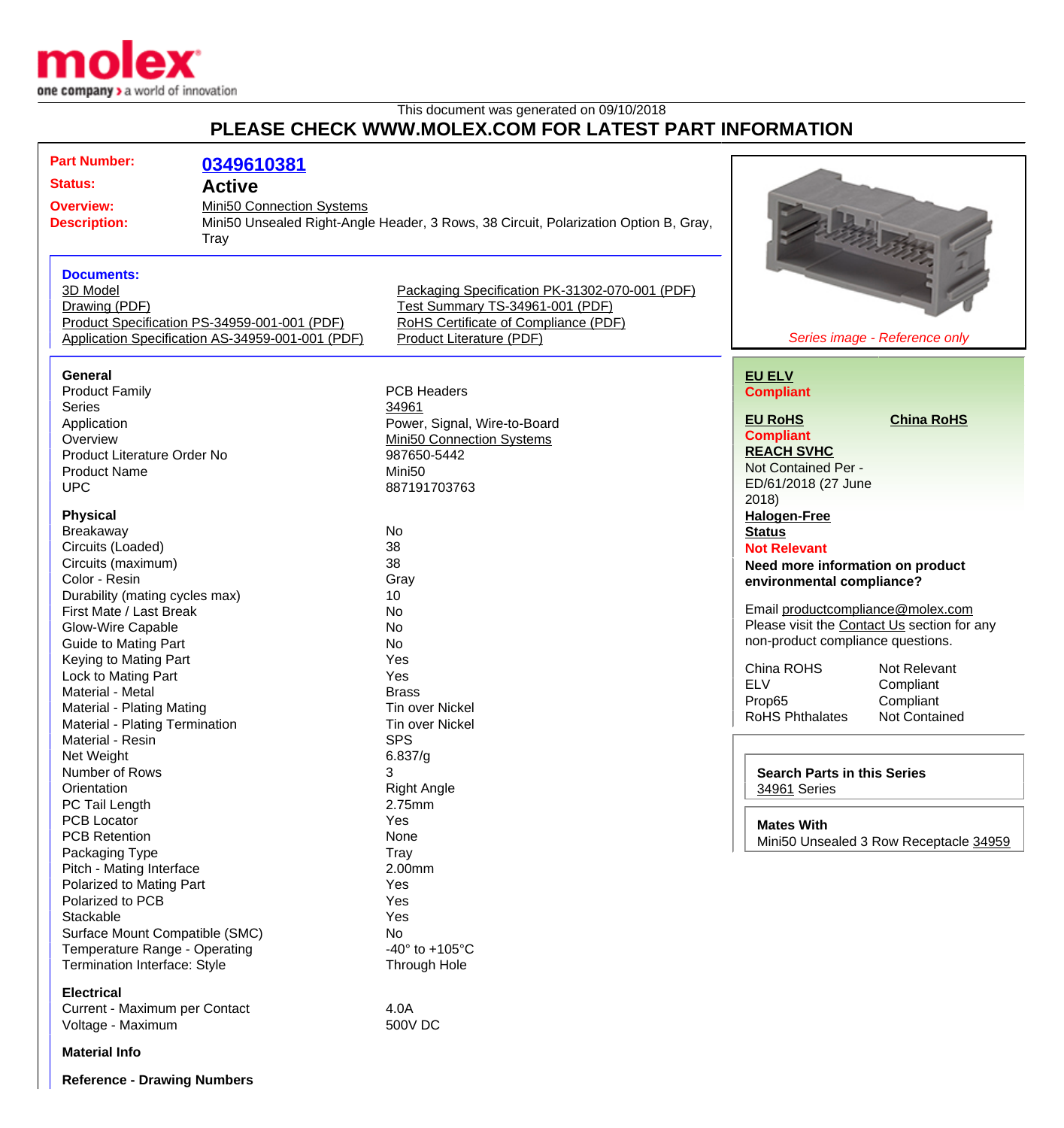Application Specification AS-34959-001-001 Packaging Specification **PK-31302-070-001** Product Specification PS-34959-001-001<br>
Sales Drawing PS-34961-030-001 Test Summary TS-34961-001

SD-34961-030-001

## This document was generated on 09/10/2018 **PLEASE CHECK WWW.MOLEX.COM FOR LATEST PART INFORMATION**